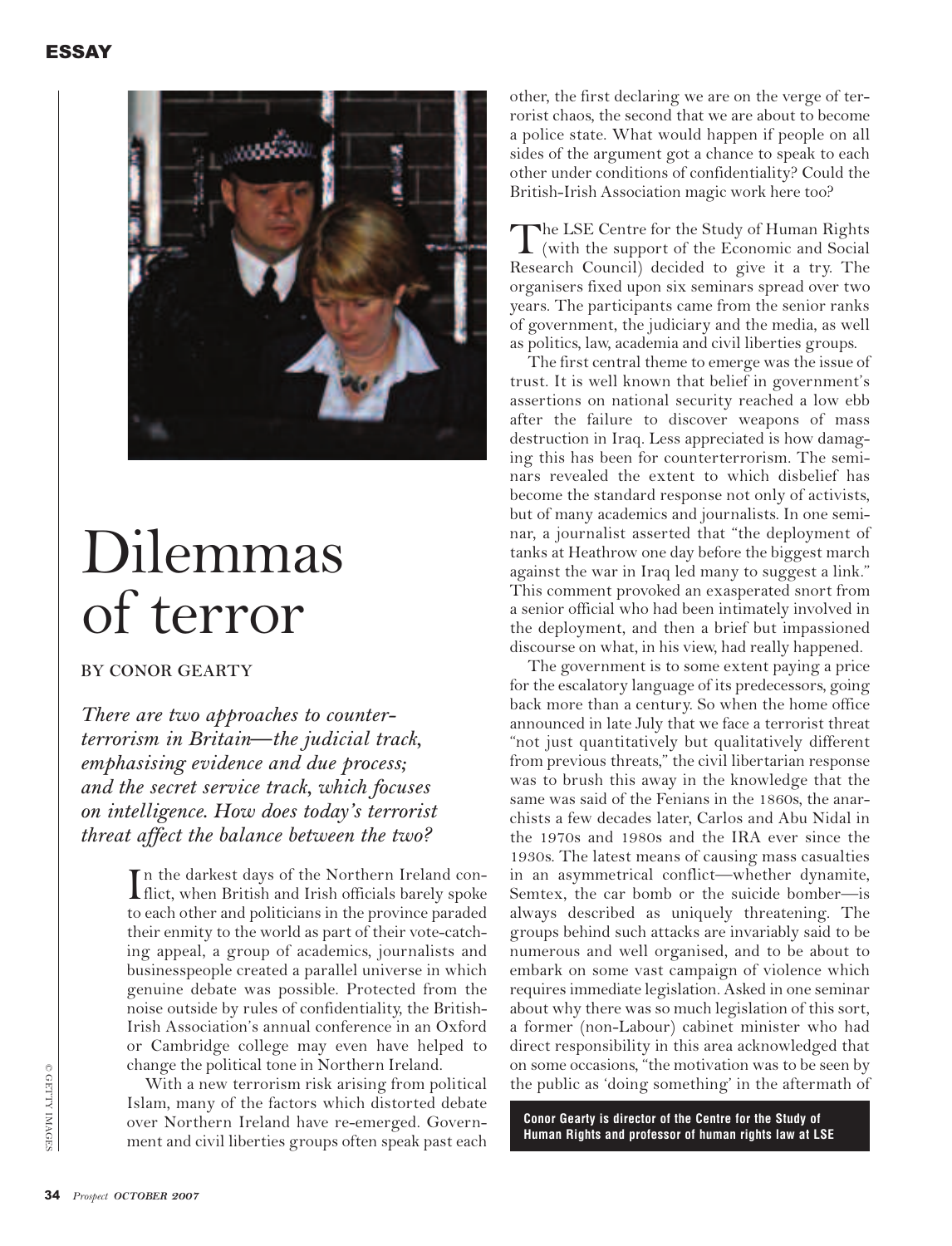## **Terrorism Act 2000**

Created new offences of inciting terrorism and seeking or providing terrorist training. Enhanced police powers, including stop and search. Outlawed terrorist groups, including al Qaeda.

## **Anti-Terrorism, Crime and Security Act 2001**

Extended executive powers over assets and bank accounts of suspected terrorist individuals and organisations. Granted home secretary powers to detain indefinitely without charge foreign nationals suspected of terrorist activities.

## **Prevention of Terrorism Act 2005**

Introduced "control orders," after law lords rule that indefinite detention of foreign terrorist suspects without charge is contrary to the Human Rights Act.

an atrocity… and that a swift response had the effect of boosting morale and restoring public confidence." Others recalled that terrorist atrocities often provided a convenient way of sneaking tough provisions through parliament, as happened in 1996 and again in 1998 (after Omagh) and 2001 (after 9/11).

The new Brown government has been praised for committing itself to various changes in national security policy, and by responding calmly to the efforts at political violence in London and Glasgow. But the wide consensus of the seminars was that this tone needed to be carried deeper into the realms of government and the security services.

Most participants agreed that when discussing terrorism threats, the police need to fortify their arguments with clear evidence. One example is recorded in a report from the parliamentary joint committee on human rights. On a visit in July to Paddington Green police station, the committee asked how many terrorist suspects had been released and then rearrested or sought for rearrest because of what had come to light after the 28 days had elapsed. The question caused some puzzlement. Members were told in response that "one officer could think of one such situation, but that no data was kept to capture this set of circumstances." Trust cannot be rebuilt on such a vague basis, or a few general comments about the time required to examine computer hard drives; for the sins of their predecessors, ministers, police officers and counterterrorist chiefs need to do penance in the basement of empirical data. They need to be clearer about why they are calling for changes to the law that would erode personal liberty. (It is also alarming that Andy Hayman, the country's top anti-terrorism police officer, is accused by the Independent Police Complaints Commission of having misled senior officers and the media about

Control orders allow the government to restrict the activities of individuals it suspects of involvement in terrorist activities, but for whom there is not sufficient evidence to charge.

### **Terrorism Act 2006**

Drawn up after 7/7 bombings. Extended the pre-charge detention period for terrorist suspects from 14 to 28 days. Introduced a prohibition on the "glorification" of terrorism, as well as new offences of preparing terrorist acts and distributing terrorist publications.

# **Proposed counterterror bill 2007-08**

Possible measures include allowing telephone intercept evidence in court; increase in pre-charge detention period to 56 days; granting police and security services extended powers in relation to suspects' DNA.

the shooting of Jean Charles de Menezes in Stockwell: does this say something about the low priority accorded truth in the national security world?)

A second theme of the seminars concerned the exact nature of the threat posed by today's terrorist organisations. Views differed as to how much capacity such groups have to cause catastrophic harm. The question is to some extent tied up with the issue of trust and expertise. So too is the debate about the alleged alienating effect of terrorism laws. A number of Muslim participants made some disturbing (albeit very general) claims about the estrangement of Muslim communities. A sociologist known for his work on the Irish in Britain in the 1970s drew parallels with the plight of Muslims today. But on the whole, participants saw the increased level of danger posed by today's political violence as warranting the exercise of stronger police powers. A police speaker produced data on the use of those powers showing a very different story from the 1970s, while conceding that some things had gone wrong.

A third theme brought us back to terror legislation; why we have had so many laws since 2000 (see box, above), and what their impact has been on civil liberties and human rights. There is clearly a strong institutional bias for legal activism. On top of their fears that some catastrophic event might occur for which their inaction is held to be a cause, ministers are aware that the public would usually go further in legislative terms than they would. (In January, the British Social Attitudes survey showed that over the past 20 years, there has been a significant drop in the number of people in Britain who adopt civil libertarian attitudes, and that this group declines still further when the threat of a terrorist attack is added to the mix.) Meanwhile, violent groups can be relied on to add to the pressure by issuing public warnings of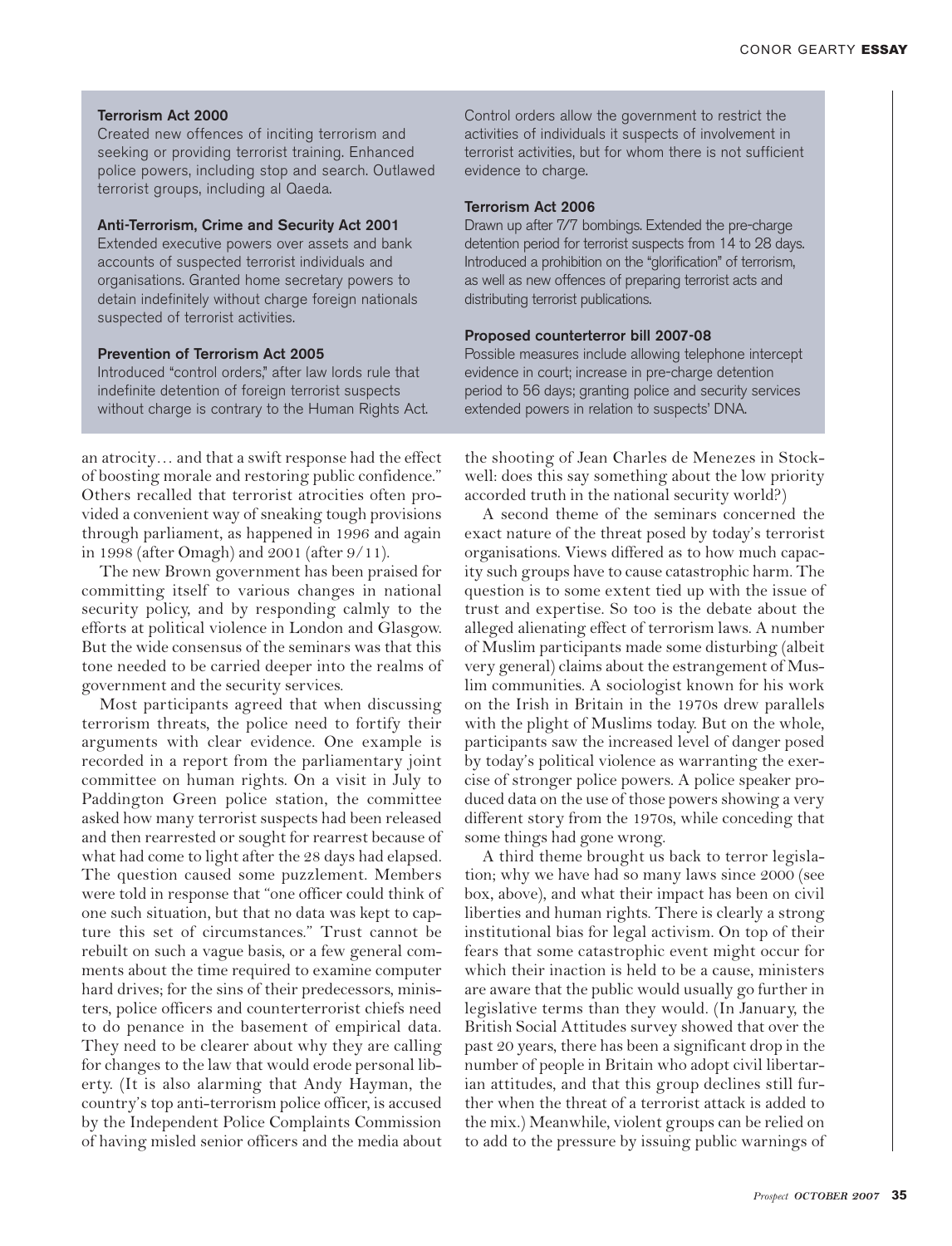**Politicians, counterterrorist officials and the police need to provide clearer evidence for why we need changes to the law that would erode personal liberty**

> horrors around the corner. Few journalists or activists appreciate that it takes rare courage for a politician to emerge from the scene of an atrocity and declare there is no need for any new laws.

> Nonetheless, few if any of our participants argued that we were heading towards a police state. Whatever their rationale, anti-terrorism laws in Britain need to negotiate their way through a triple lock of restraints. The first lock is constitutionalism, the commitment of those who exercise power that there are certain things you do not do even if you have the power to do them. The Brown administration has shown a clear grasp of this. Its inclination to legislate for pre-charge detention for up to 56 days on suspicion of terrorism is rightly controversial, but critics need to note what is *not* being suggested: not indefinite detention, or even 90 days; no repeal of the Human Rights Act or amendment of its provisions; no suggestion that European court of human rights decisions be disregarded, even where their effect is to stop the deportation of suspected terrorists from Britain; no proposal to move the Human Rights Act on to an emergency basis, which would allow for derogation from key rights; and none of the stopand-question powers that were floated by John Reid in May 2007. This is progress compared with the darker days of the Northern Ireland conflict, when abuses of power were a regular occurrence. What we may be seeing is the operation of unwritten constitutional assumptions in favour of respect for human rights and the rule of law.

> While it is true that Tony Blair does not appear to have felt constrained in quite this way, he did respect the second and third locks that stand between executive desire on the one hand and realised, enforceable law on the other. These involve the legislative and judicial branches of the state, and many of the laws enacted since 9/11 have emerged from the game of counterterrorism ping-pong that these branches have been playing with the executive. This is democracy in action, not the defiance of democracy that so many of Blair's critics claimed.

> The controversial part IV of the Anti-terrorism, Crime and Security Act 2001, which preceded the "control orders" controversy and allowed for the detention of suspected foreign terrorists without charge, was as much a result of human rights law as

of the attacks of 9/11. Case law at the European court of human rights (which Britain is bound by) has established that a state cannot forcibly remove non-nationals from its territory and deposit them in a country where they might face ill-treatment. So in autumn 2001, the then home secretary, David Blunkett, asked parliament for the power to lock up various foreigners whom the security services were (presumably) saying were likely terrorist activists, but against whom there was insufficient evidence to bring criminal charges. Parliament agreed to this only after adding various safeguards. One of these was the requirement for a review of the power by a committee of privy counsellors, and in December 2003, this committee issued a hostile report. This was followed in late 2004 by the law lords's decision that the detention without charge and the discrimination against foreigners inherent in the 2001 act contravened the 1998 Human Rights Act.

This judicial decision was widely read as evidence of how far the Blair regime had drifted from its early commitment to human rights. It is true that the speeches of the law lords were a brilliant exposition of the importance of rationality in decision-making: no government advocate could explain why it was thought right to indefinitely detain foreign terrorist suspects while refusing to take similarly drastic action against their British equivalents. The Human Rights Act (HRA), with its solicitude for individuals wherever they might be from, did not allow for the simple answer that one group was British, the other not. But the 2001 act had been enacted *within* the framework of human rights law, not, as with the Patriot Act, its equivalent in the US, in defiance of it.

The government still had a choice. It could have toughed out the political flak and stuck with the legislation, or it could have changed it to make it fit the judges' perception of what human rights law required. It chose the latter, introducing new antiterrorism "control orders" in legislation that, after a huge quarrel with parliament, was finally enacted as the Prevention of Terrorism Act 2005. Control orders allow for severe encroachments on the liberty of terror suspects, including curfews and denial of use of telephones and computers, without the need to establish criminal wrongdoing in a court of law. Though civil libertarians found them extreme, the act was not the law Charles Clarke (successor to Blunkett) had wanted. As enacted, it had many safeguards for human rights and contained far stronger judicial oversight than he had originally desired. As a result, there have been a number of negative rulings from the courts on particular control orders, quashing them on account of their disproportionate impact on human rights. Moreover, there have only been a handful of control orders—17 at the time of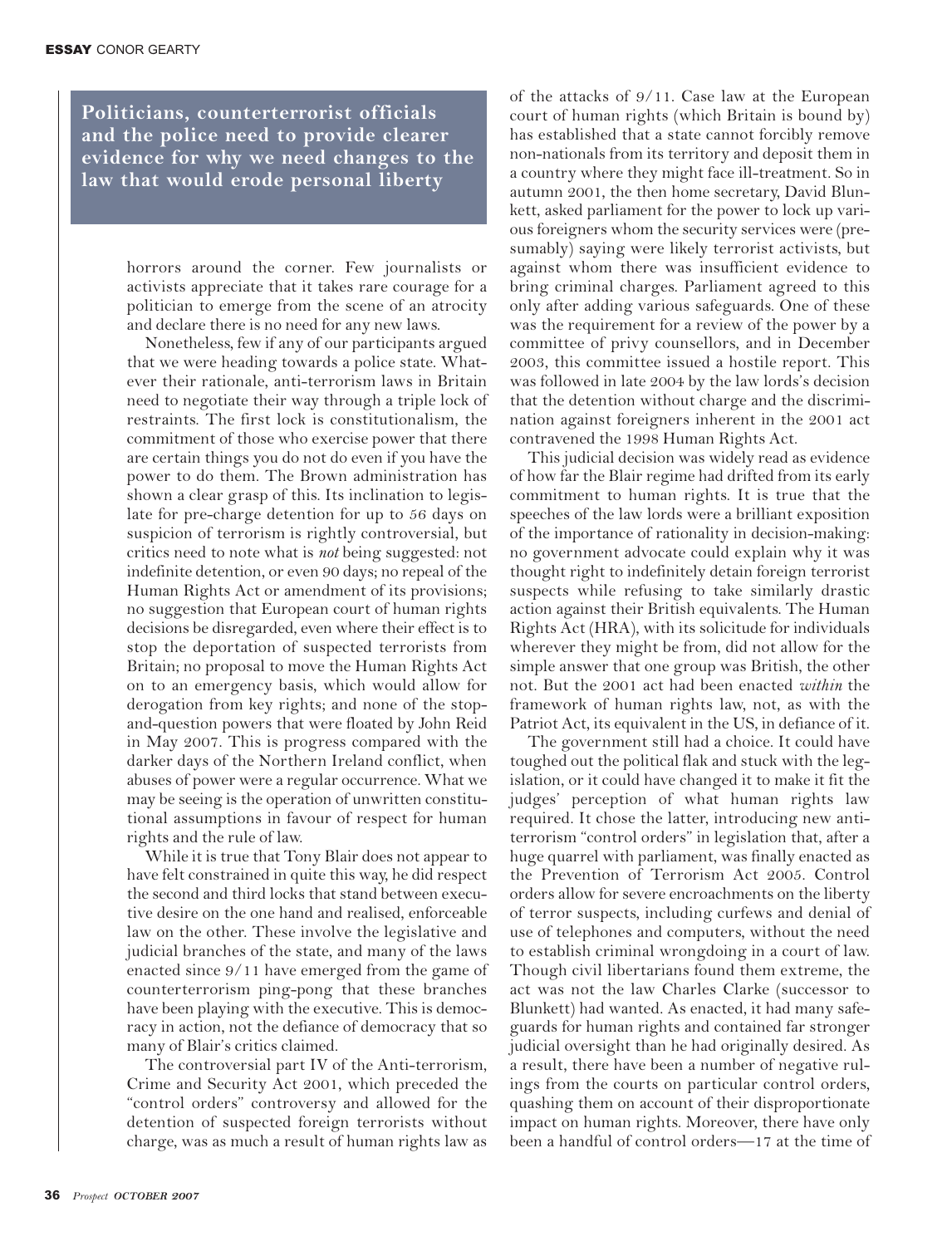writing—and none have sought to derogate from the state's human rights obligations. Where the orders have been struck down, there has been no suggestion from government that it will do other than obey the law. (The validity of the entire system has recently been before the law lords; judgement is expected some time in the autumn.)

Exactly the same pattern has been evident with the final piece of legislation promoted by the Blair government in this area. The Terrorism Act 2006 was introduced as a response to the July 2005 attacks in London, and was promoted by the prime minister in the apocalyptic terms of a man who believed he had an existential crisis on his hands. But once again parliament did at least part of its constitutional duty, diluting provisions to prohibit the celebration of past "terrorist" events (unless they were approved terrorism, like the execution of an English king) and refusing to give the police the 90-day pre-charge detention period that they—with the prime minis ter's support—had demanded. Of course, Blair did not like these decisions, but he did not flout them.

Gordon Brown and his ministerial teams at the home office and the new justice ministry are therefore not departing from the Blair substance in this field of counterterrorism as much as is commonly belie ved. What is already clear, though, is that the style is different. Two position papers issued in Jul y on possible future counterterrorist legislative measures show a government that has a particular perspective but will not browbeat. To describe all this as evidence that Brown represents "a far greater threat to civil liberties" than his predecessor because his attack on freedom is subtler, as Henry Porter did recently in the *Observer*, is to demonstrate such a failure of understanding of how democracy works as to

risk giving all civil libertarians a bad name.<br>
Two threads are consistently present in counter-<br>
terrorism law and practice in Britain, the first<br>
terrorism law and practice in Britain, the first running with and the second against the grain of human rights law. The first is the criminal process thread. It reflects the origins of our terrorism law as primarily a policing matter. From this perspective, the goal of counterterrorism law is punitive: the punishment of offenders for politically motivated harm they have done or are conspiring with others to commit. It is central to this account that no person can be punished until found guilty under a proper, human rightsabiding criminal process that looks for proof beyond reasonable doubt, puts the burden of establishing it on the prosecution, and ideally has a jury on hand to give the final verdict. Where there are particular difficulties in securing convictions under the traditional process, judges are not hostile to certain changes: anonymous witnesses are allo wed, for example, where

Alliess for Armagedol China Ziemian (1991)<br>
The Rise of China Ziemian China China China China China China China China China China China China China China China China China China China China China China China China China C